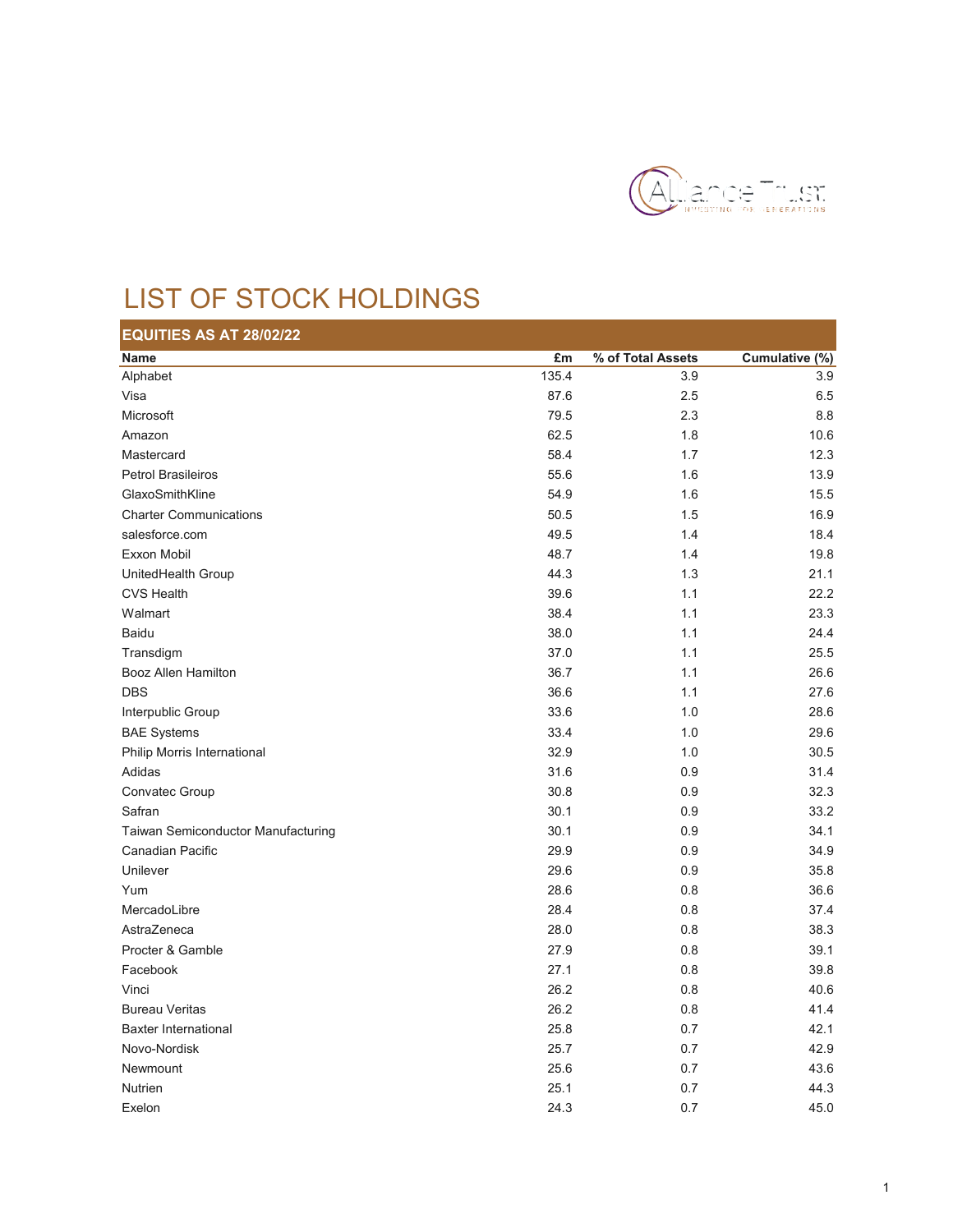| <b>HDFC Bank</b>                | 23.9 | 0.7     | 45.7 |
|---------------------------------|------|---------|------|
| News Corp                       | 23.8 | 0.7     | 46.4 |
| Comcast                         | 23.7 | 0.7     | 47.1 |
| <b>KKR</b>                      | 23.5 | 0.7     | 47.8 |
| <b>Texas Instruments</b>        | 23.5 | 0.7     | 48.5 |
| Berkshire Hathaway              | 23.4 | 0.7     | 49.1 |
| Fleetcor Technology             | 22.8 | 0.7     | 49.8 |
| <b>Walt Disney</b>              | 22.7 | 0.7     | 50.5 |
| Danaher                         | 22.6 | 0.7     | 51.1 |
| <b>Barrick Gold</b>             | 22.5 | 0.7     | 51.8 |
| Makita                          | 22.4 | 0.7     | 52.4 |
| <b>WPP</b>                      | 22.4 | 0.6     | 53.1 |
| Crown Holdings                  | 22.3 | 0.6     | 53.7 |
| Heidelbergcement                | 22.2 | 0.6     | 54.4 |
| Bayer                           | 22.1 | 0.6     | 55.0 |
| AIA                             | 21.9 | 0.6     | 55.6 |
| <b>Booking Holdings</b>         | 21.9 | 0.6     | 56.3 |
| Vale                            | 21.6 | 0.6     | 56.9 |
| The Cooper Companies            | 21.5 | 0.6     | 57.5 |
| Glencore                        | 21.2 | 0.6     | 58.1 |
| <b>State Street</b>             | 21.0 | 0.6     | 58.7 |
| Ameriprise Financial            | 20.8 | 0.6     | 59.3 |
| Autodesk                        | 20.5 | 0.6     | 59.9 |
| <b>BNP Paribas</b>              | 20.4 | 0.6     | 60.5 |
| <b>Recruit Holdings</b>         | 20.4 | 0.6     | 61.1 |
| <b>British American Tobacco</b> | 20.2 | 0.6     | 61.7 |
| <b>Molson Coors</b>             | 19.9 | 0.6     | 62.3 |
| BP                              | 19.7 | 0.6     | 62.8 |
| Murata Manufacturing            | 19.6 | 0.6     | 63.4 |
| <b>H&amp;R Block</b>            | 18.9 | 0.5     | 64.0 |
| Nokia OYJ                       | 18.8 | 0.5     | 64.5 |
| Dell Technologies               | 18.7 | 0.5     | 65.0 |
| <b>United Rentals</b>           | 18.4 | 0.5     | 65.6 |
| <b>DKSH Holding</b>             | 18.3 | 0.5     | 66.1 |
| Carlyle Group                   | 18.1 | 0.5     | 66.6 |
| Broadcom                        | 18.0 | 0.5     | 67.2 |
| Santen Pharmaceutical           | 17.9 | 0.5     | 67.7 |
| <b>Imperial Brands</b>          | 17.9 | 0.5     | 68.2 |
| Ebara                           | 17.8 | 0.5     | 68.7 |
| <b>Standard Chartered</b>       | 17.7 | 0.5     | 69.2 |
| Hargreaves Lansdown             | 17.7 | 0.5     | 69.7 |
| Aena                            | 17.1 | 0.5     | 70.2 |
| Fiserv                          | 16.9 | 0.5     | 70.7 |
| ServiceNow                      | 16.8 | 0.5     | 71.2 |
| Weir Group                      | 16.7 | 0.5     | 71.7 |
| Amadeus IT                      | 16.7 | 0.5     | 72.2 |
| Intel                           | 16.6 | $0.5\,$ | 72.7 |
| Smiths Group                    | 16.0 | $0.5\,$ | 73.1 |
| Kingfisher                      | 15.8 | 0.5     | 73.6 |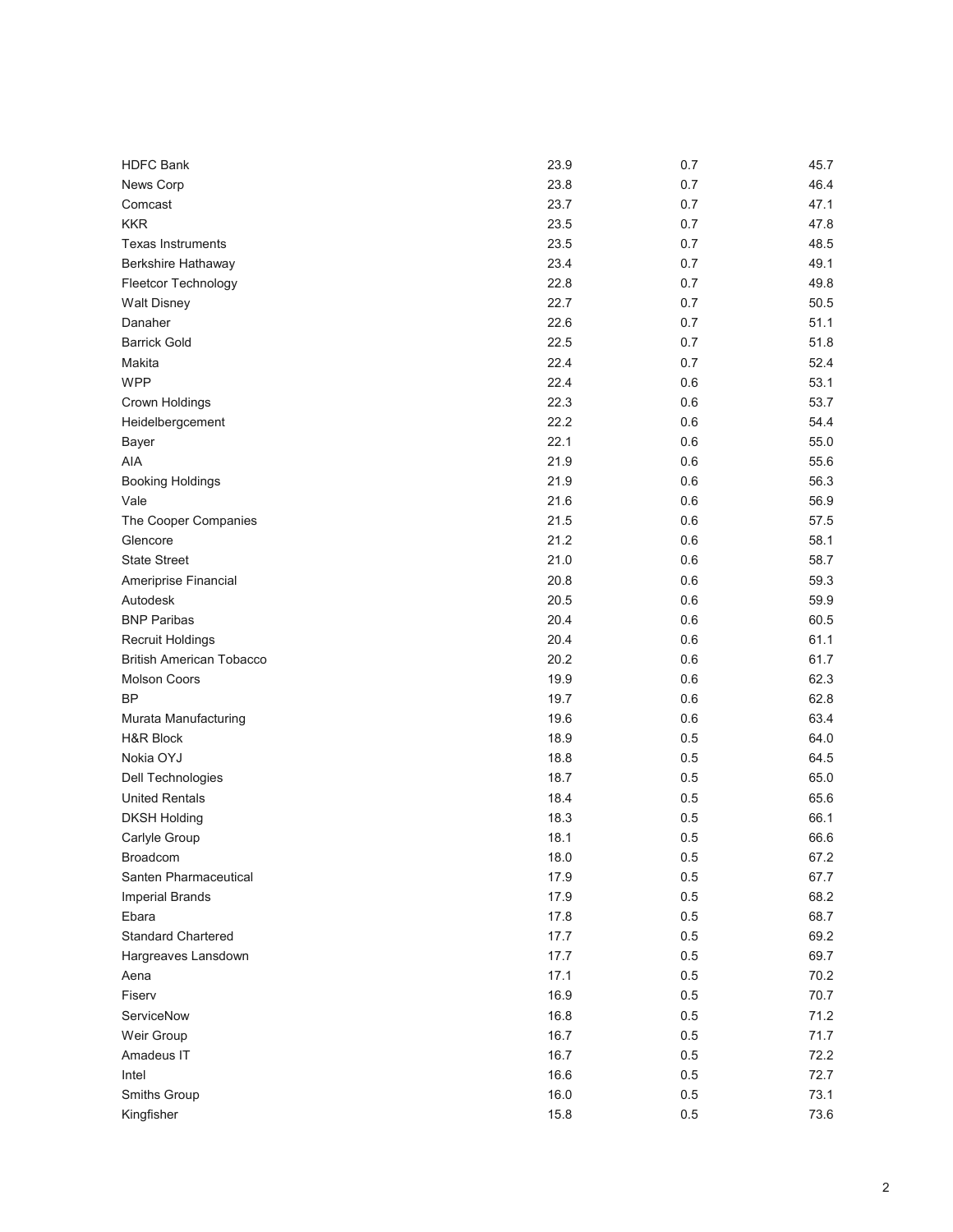| Harley Davidson                    | 15.8    | 0.5 | 74.0 |
|------------------------------------|---------|-----|------|
| Qorvo                              | 15.5    | 0.5 | 74.5 |
| Enbridge                           | 15.4    | 0.4 | 74.9 |
| <b>Skyworks Solution</b>           | 15.0    | 0.4 | 75.4 |
| Enel                               | 15.0    | 0.4 | 75.8 |
| Vodafone                           | 14.8    | 0.4 | 76.2 |
| Nvidia                             | 14.7    | 0.4 | 76.7 |
| Lithia Motors                      | 14.3    | 0.4 | 77.1 |
| Intercontinental Exchange          | 14.3    | 0.4 | 77.5 |
| Cisco Systems                      | 14.2    | 0.4 | 77.9 |
| Oracle                             | 14.1    | 0.4 | 78.3 |
| Cigna                              | 13.9    | 0.4 | 78.7 |
| Western Union                      | 13.6    | 0.4 | 79.1 |
| Whirlpool                          | 13.5    | 0.4 | 79.5 |
| Kubota                             | 13.5    | 0.4 | 79.9 |
| Aercap                             | 13.2    | 0.4 | 80.3 |
| Glanbia                            | 13.1    | 0.4 | 80.6 |
| Liberty Global                     | 12.9    | 0.4 | 81.0 |
| <b>Schneider Electric</b>          | 12.9    | 0.4 | 81.4 |
| Progressive                        | 12.7    | 0.4 | 81.8 |
| <b>SEA</b>                         | 12.6    | 0.4 | 82.1 |
| <b>NRG Energy</b>                  | 12.3    | 0.4 | 82.5 |
| Flex                               | 12.2    | 0.4 | 82.8 |
| <b>Lincoln National</b>            | 11.8    | 0.3 | 83.2 |
| Atlassian                          | 11.8    | 0.3 | 83.5 |
| Sonic Healthcare                   | 11.7    | 0.3 | 83.9 |
| Adient                             | 11.4    | 0.3 | 84.2 |
| Nippon Television                  | 10.9    | 0.3 | 84.5 |
| Andritz                            | 10.8    | 0.3 | 84.8 |
| Ebay                               | 10.7    | 0.3 | 85.1 |
| Infosys                            | 10.6    | 0.3 | 85.4 |
| TS Tech                            | 10.6    | 0.3 | 85.7 |
| Whitbread                          | 10.6    | 0.3 | 86.0 |
| <b>ASML</b>                        | 10.6    | 0.3 | 86.4 |
| Square                             | 10.6    | 0.3 | 86.7 |
| Lloyds Banking                     | 10.4    | 0.3 | 87.0 |
| <b>Housing Development Finance</b> | 10.3    | 0.3 | 87.3 |
| <b>Owens Corning</b>               | 9.7     | 0.3 | 87.5 |
| Netflix                            | 9.6     | 0.3 | 87.8 |
| Hanesbrands                        | 9.6     | 0.3 | 88.1 |
| Intuit                             | 9.5     | 0.3 | 88.4 |
| Qurate Retail                      | 9.4     | 0.3 | 88.6 |
| Zoetis                             | 9.1     | 0.3 | 88.9 |
| Edwards Lifesciences               | 8.5     | 0.2 | 89.2 |
| <b>Western Digital</b>             | 8.5     | 0.2 | 89.4 |
| <b>Applus Services</b>             | 8.4     | 0.2 | 89.6 |
| <b>TP ICAP</b>                     | 8.3     | 0.2 | 89.9 |
| Shopify                            | $8.0\,$ | 0.2 | 90.1 |
| Anima Holding                      | $7.8$   | 0.2 | 90.3 |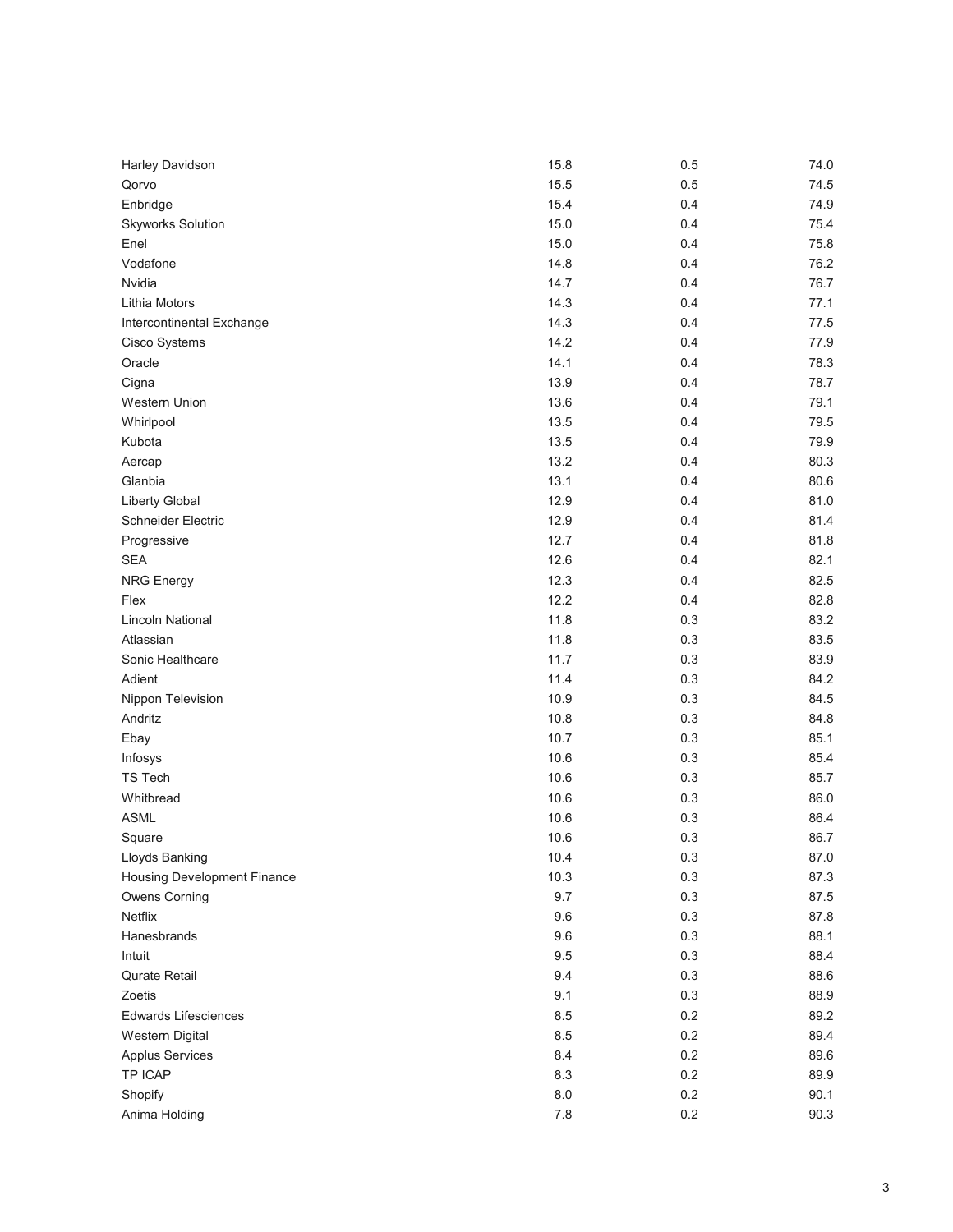| Snowflake                      | 7.6 | 0.2     | 90.6 |
|--------------------------------|-----|---------|------|
| China Merchants Bank           | 7.6 | 0.2     | 90.8 |
| <b>Reliance Industries</b>     | 7.6 | 0.2     | 91.0 |
| Dexcom                         | 7.6 | 0.2     | 91.2 |
| Adyen                          | 7.3 | 0.2     | 91.4 |
| Twilio                         | 7.3 | 0.2     | 91.7 |
| Heineken                       | 6.9 | 0.2     | 91.9 |
| Alliance Data Systems          | 6.4 | 0.2     | 92.0 |
| Ashtead                        | 6.4 | 0.2     | 92.2 |
| Anglo American                 | 6.4 | 0.2     | 92.4 |
| Doordash                       | 6.3 | 0.2     | 92.6 |
| Kato Sangyo                    | 6.3 | 0.2     | 92.8 |
| Samsung Electronics            | 5.6 | 0.2     | 92.9 |
| Gruma                          | 5.1 | 0.1     | 93.1 |
| Capita                         | 4.9 | 0.1     | 93.2 |
| Petrochina Co Ltd              | 4.9 | 0.1     | 93.4 |
| <b>China Construction Bank</b> | 4.5 | 0.1     | 93.5 |
| Chailease Holding              | 4.5 | 0.1     | 93.6 |
| CGG                            | 4.3 | 0.1     | 93.7 |
| Prosus                         | 4.1 | 0.1     | 93.9 |
| <b>Commscope Holdings</b>      | 4.1 | 0.1     | 94.0 |
| <b>Restaurant Group</b>        | 4.1 | 0.1     | 94.1 |
| Zijin Mining Group             | 4.0 | 0.1     | 94.2 |
| <b>BBVA</b>                    | 4.0 | 0.1     | 94.3 |
| Banco Bradesco                 | 3.9 | 0.1     | 94.5 |
| State Bank of India            | 3.7 | 0.1     | 94.6 |
| Admiral                        | 3.6 | 0.1     | 94.7 |
| Itau Unibanco                  | 3.6 | 0.1     | 94.8 |
| Wal-Mart de Mexico             | 3.3 | 0.1     | 94.9 |
| <b>ICICI Bank</b>              | 3.2 | 0.1     | 95.0 |
| Telekomunikasi Indonesia       | 2.9 | 0.1     | 95.0 |
| Sun Pharmaceutical Industries  | 2.9 | 0.1     | 95.1 |
| <b>HSBC Holdings</b>           | 2.8 | 0.1     | 95.2 |
| Tencent                        | 2.8 | 0.1     | 95.3 |
| <b>SK Telecom</b>              | 2.7 | 0.1     | 95.4 |
| <b>Baker Hughes</b>            | 2.5 | 0.1     | 95.4 |
| <b>Tata Steel</b>              | 2.5 | 0.1     | 95.5 |
| <b>Bank Central Asia</b>       | 2.4 | 0.1     | 95.6 |
| <b>POSCO</b>                   | 2.4 | 0.1     | 95.6 |
| <b>CLP Holdings</b>            | 2.3 | 0.1     | 95.7 |
| Anheuser-Busch                 | 2.1 | 0.1     | 95.8 |
| Bajaj Finance                  | 2.0 | 0.1     | 95.8 |
| Hong Kong Exchange             | 1.9 | 0.1     | 95.9 |
| Eregli Demir Celik             | 1.8 | 0.1     | 95.9 |
| <b>RWS</b>                     | 1.8 | 0.1     | 96.0 |
| Shell                          | 1.7 | 0.0     | 96.0 |
| NetEase                        | 1.7 | $0.0\,$ | 96.1 |
| Hindalco                       | 1.6 | $0.0\,$ | 96.1 |
| TotalEnergies                  | 1.5 | $0.0\,$ | 96.2 |